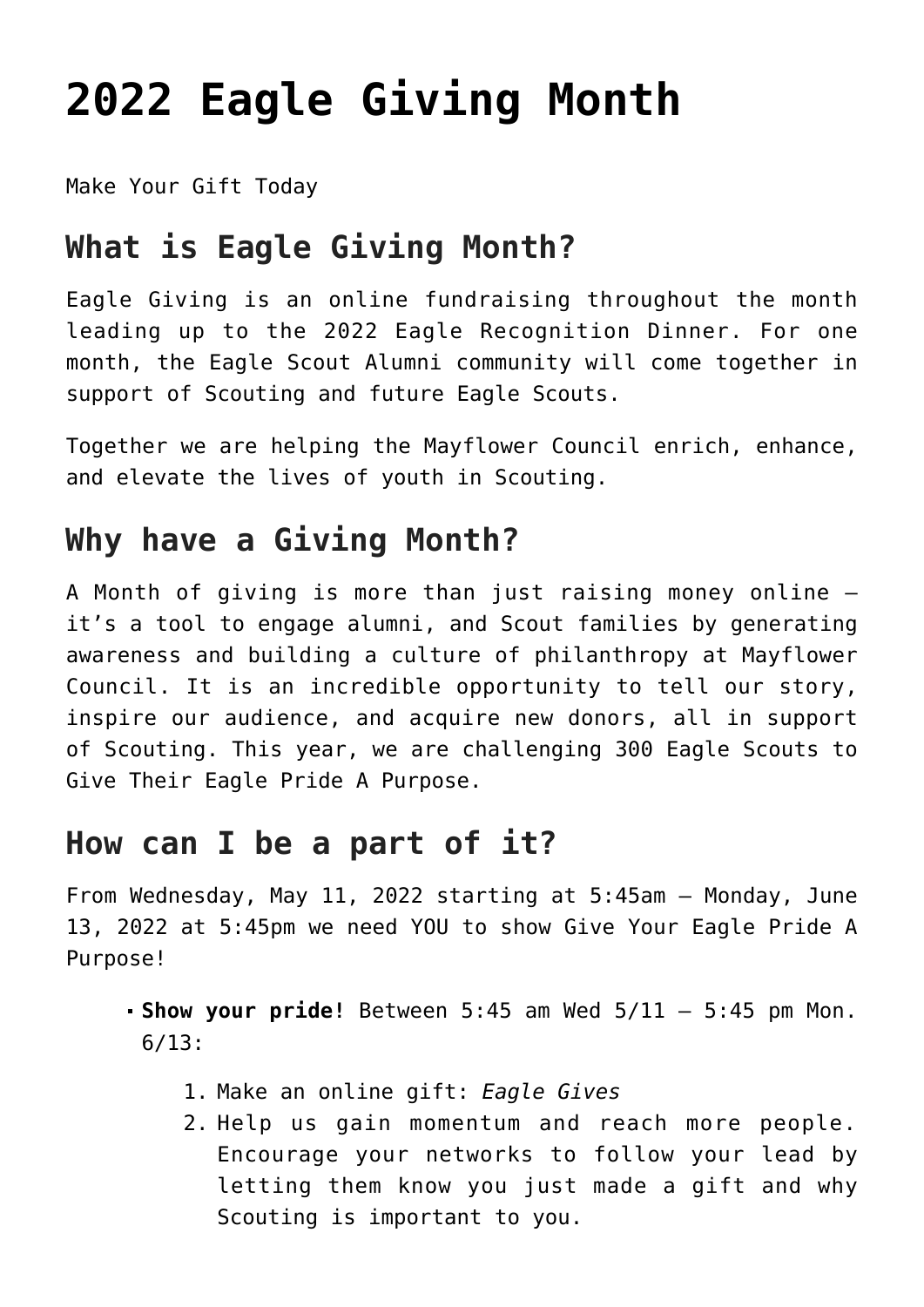- 3. "Like" the Mayflower social networks & Join the Alumni page
- 4. Post to Instagram or Facebook stories with a short video of why it is important to support Scouting. Get personal. Tell your Scouting story to inspire others to make a gift. Repost, share, and like #SupportingFutureEagles #GiveYourEagleAPurpose social media posts throughout the day.
- **Share your pride!** "Like" and "Share" the posts on our social networks (Facebook, Instagram & Twitter) & Share your Scouting Story using the hashtag #GiveYourEaglePrideAPurpose.
- **Become a Fundraiser!** Create your own custom fundraising page through Facebook or GoFundMe. Add photos, text and videos on why it's important to you to help support Future Eagles. Then tag your fellow Eagle pals and share away. It's quick and easy, and you could win some terrific Scouting swag! For help creating your page, contact [Mariama Sano](mailto:Mariama.Sano@scouting.org)

**Hashtags:** #EagleGives, #GiveYourEagleAPurpose, #SupportingFutureEagles **Donation Link:** *[Eagle Gives](https://donations.scouting.org/#/council/251/appeal/5579)*

### **Mayflower Social Networks:**

- Facebook: [MayflowerBSA](https://www.facebook.com/MayflowerBSA/)
- Twitter: [@mayflowerbsa](https://twitter.com/mayflowerbsa)
- Instagram: [@Mayflowerbsa](https://www.instagram.com/mayflowerbsa/)

#### **Mayflower Alumni Social Networks:**

Facebook [Mayflower Council Eagle Nest](https://www.facebook.com/groups/288360801278687/)

Scouting is a family. We rely on our strong network of alumni and friends to keep Scouting going. Thanks to our generous alumni, Scouting continues to Thrive.